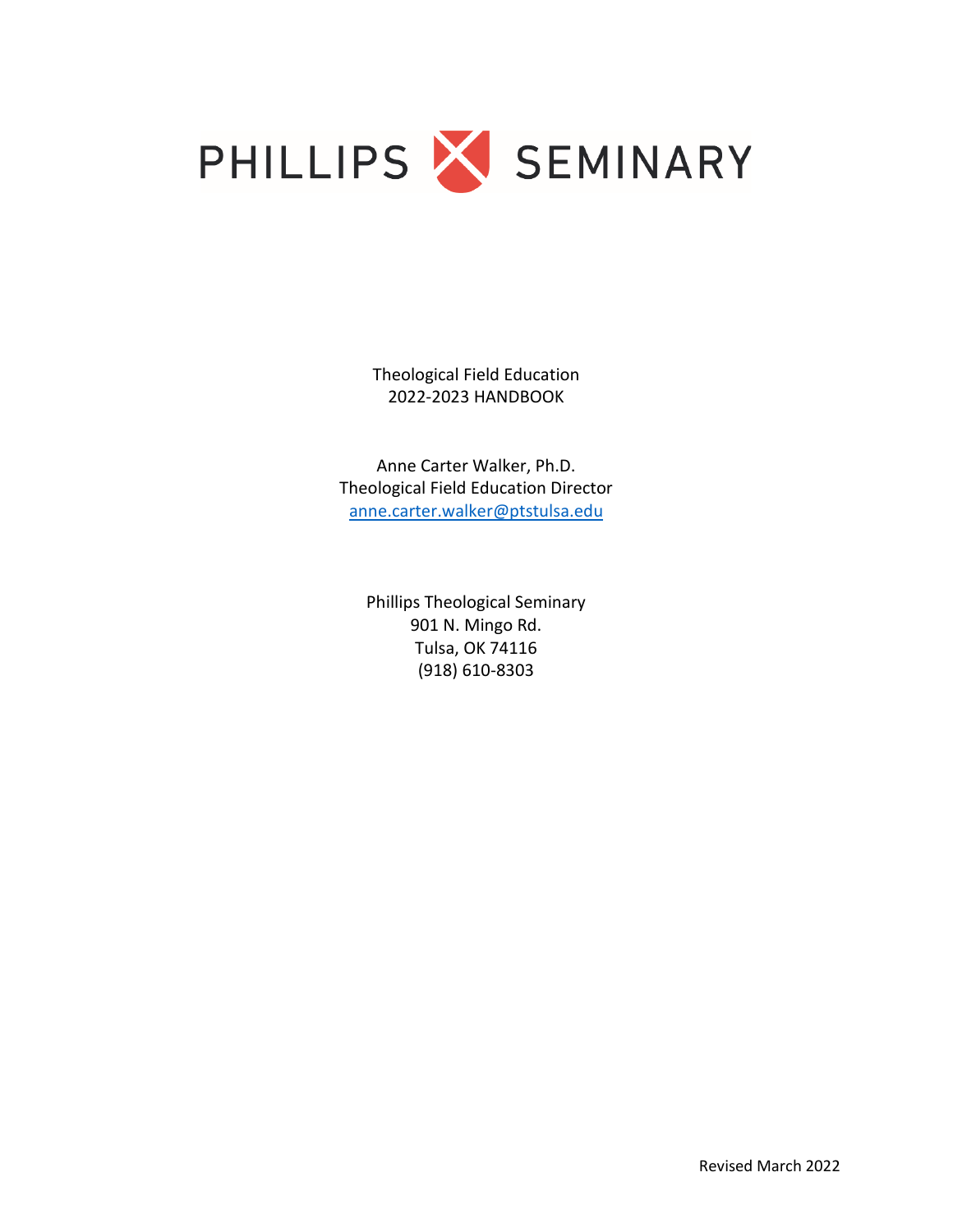# **CONTENTS**

| <b>TFE Annual Timeline</b>  |                                                                                                       | p. 2  |
|-----------------------------|-------------------------------------------------------------------------------------------------------|-------|
| Introduction to the Program |                                                                                                       | p. 3  |
|                             | Dialogical Model                                                                                      | p. 3  |
|                             | Program Objectives                                                                                    | p. 4  |
|                             | Approach                                                                                              | p. 4  |
|                             | <b>Curricular Elements</b>                                                                            | p. 5  |
|                             | <b>Program Components</b>                                                                             | p. 6  |
| <b>Getting Started</b>      |                                                                                                       | p. 8  |
|                             | Applying to Theological Field Education<br>Program Year<br>Prerequisites<br>Application and Interview | p. 8  |
|                             | Choosing a Ministry Site<br>Theological Field Education and Existing Employment                       | p. 8  |
|                             | Selecting a Supervisor-Mentor<br>Completing the Ministry Site Agreement                               | p. 9  |
| The Ministry Site           |                                                                                                       | p. 11 |
|                             | <b>Managing Time</b>                                                                                  |       |
|                             |                                                                                                       | p. 11 |
|                             | <b>Adequate Supervision</b>                                                                           | p. 12 |
|                             | <b>Financial Compensation</b>                                                                         | p. 12 |
|                             | The Mentoring Relationship                                                                            | p. 13 |
|                             | <b>Supervisor-mentor Consultations</b>                                                                | p. 13 |
|                             | <b>Supervisor-mentor Commitments</b>                                                                  | p. 13 |
|                             | <b>Scheduling Supervisory and Mentoring Meetings</b>                                                  | p. 14 |
|                             | Breakdown in Student-Mentor Relationship                                                              | p. 14 |
|                             | The Intercultural Engagement Project                                                                  | p. 15 |
|                             | Theological Field Education in the Seminary Classroom                                                 | p. 16 |
|                             | <b>Program Policies</b>                                                                               | p. 17 |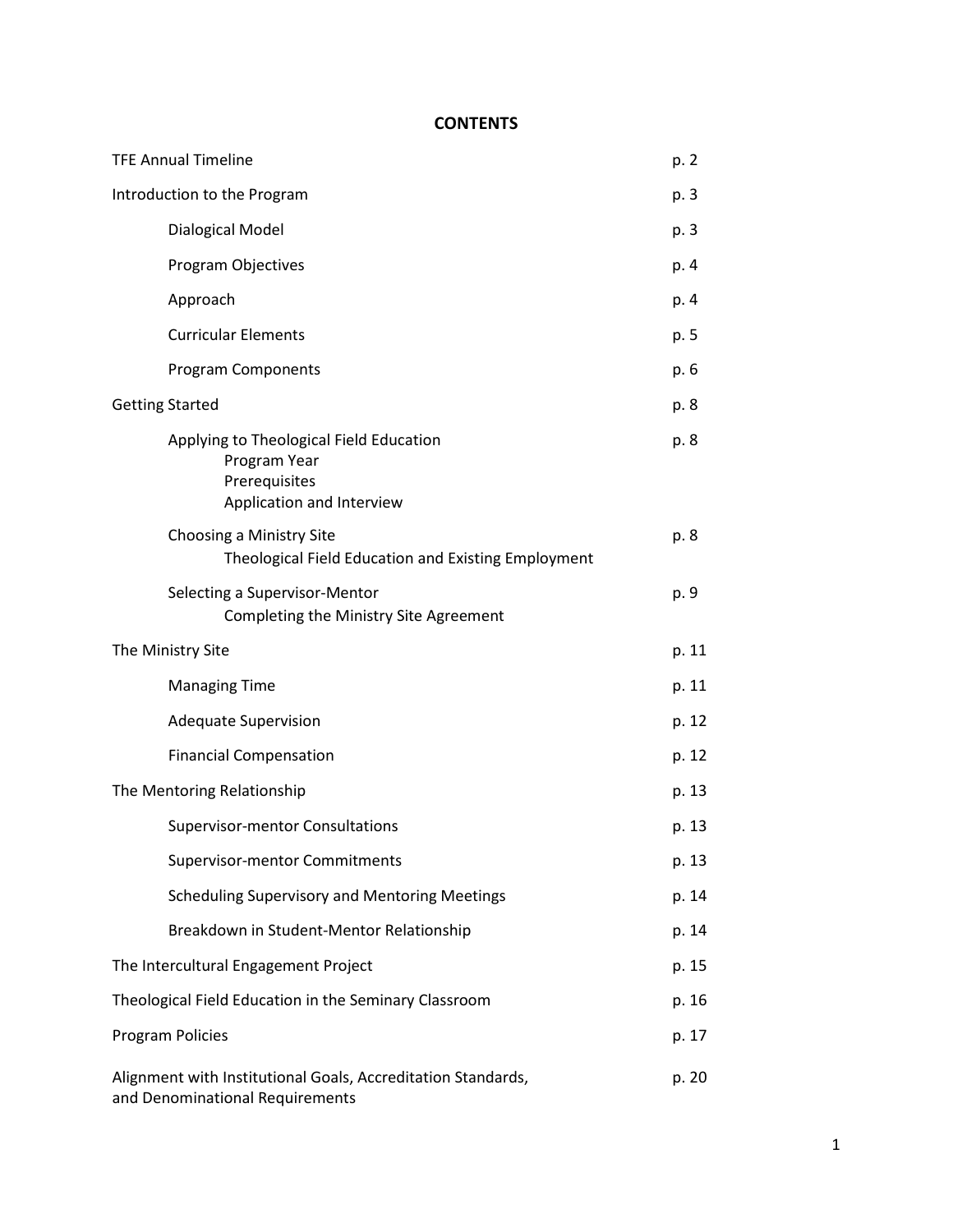### **TFE ANNUAL TIMELINE**

# TFE Application Period – Spring semester prior to program start

| When           | What                                             | Who                |
|----------------|--------------------------------------------------|--------------------|
| Late March     | TFE information Session(s)                       | Prospective TFE    |
|                |                                                  | students           |
| April 1-May 15 | <b>TFE Application Period</b>                    | Student applicants |
|                | Student Interviews with TFE Director             |                    |
| June 1         | TFE Ministry Site Agreements due                 | Student applicants |
| July 1         | Second draft of TFE Application & Agreements due | Student applicants |
|                | (as necessary)                                   |                    |

### TFE I - Fall Semester

| When        | <b>What</b>                                     | Who                |
|-------------|-------------------------------------------------|--------------------|
| August      | TFE I Adjunct training                          | Adjuncts           |
| August      | <b>Supervisor-mentor Consultation</b>           | Supervisor-mentors |
| October 15  | Students submit TFE II Intercultural Engagement | Students           |
|             | proposals to TFE Director                       |                    |
| November 15 | Second draft of TFE II Intercultural Engagement | Students           |
|             | proposal due (if necessary)                     |                    |
| October     | Supervisor-mentor Consultation                  | Supervisor-mentors |
| December    | <b>TFE II Adjunct training</b>                  | Adjuncts           |

# TFE II – Spring Semester

| When    | What                           | Who                |
|---------|--------------------------------|--------------------|
| January | Supervisor-mentor consultation | Supervisor-mentors |
| March   | Supervisor-mentor consultation | Supervisor-mentors |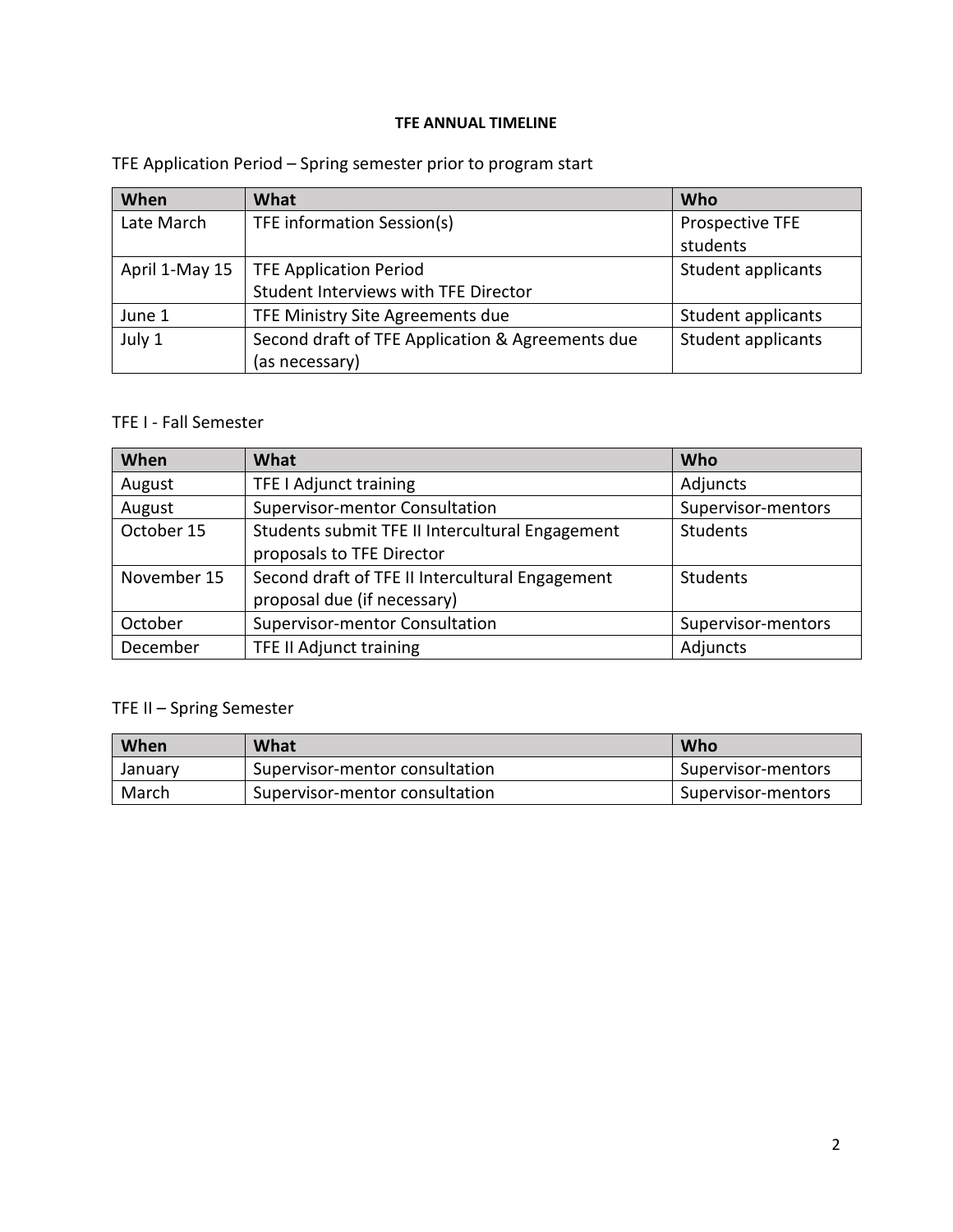### **INTRODUCTION TO THE PROGRAM**

Phillips Seminary's Theological Field Education Program (TFE) is a mid-degree academic-year-inministry program for selected Master's-level students. During TFE, the student, the faith community and the seminary engage together in ministry practices and reflection designed to assist the student in building skills for ministry, integrating their seminary experiences, engaging in vocational reflection, and imagining innovative, contextually responsive practices of ministry.

#### **DIALOGICAL MODEL**

Theological Field Education at Phillips creates an ecology of dialogue between Student-Seminary-Faith Community.

- Student and seminary are in relationship via participation in the classes, "Theological Field Education I and II."
- Seminary and site are in relationship via a series of live consultations throughout the academic year facilitated by the TFE Director.
- Student and site are in relationship via a structured mentoring relationship established between the student and the site supervisor/mentor, guided by Phillips' TFE curriculum.

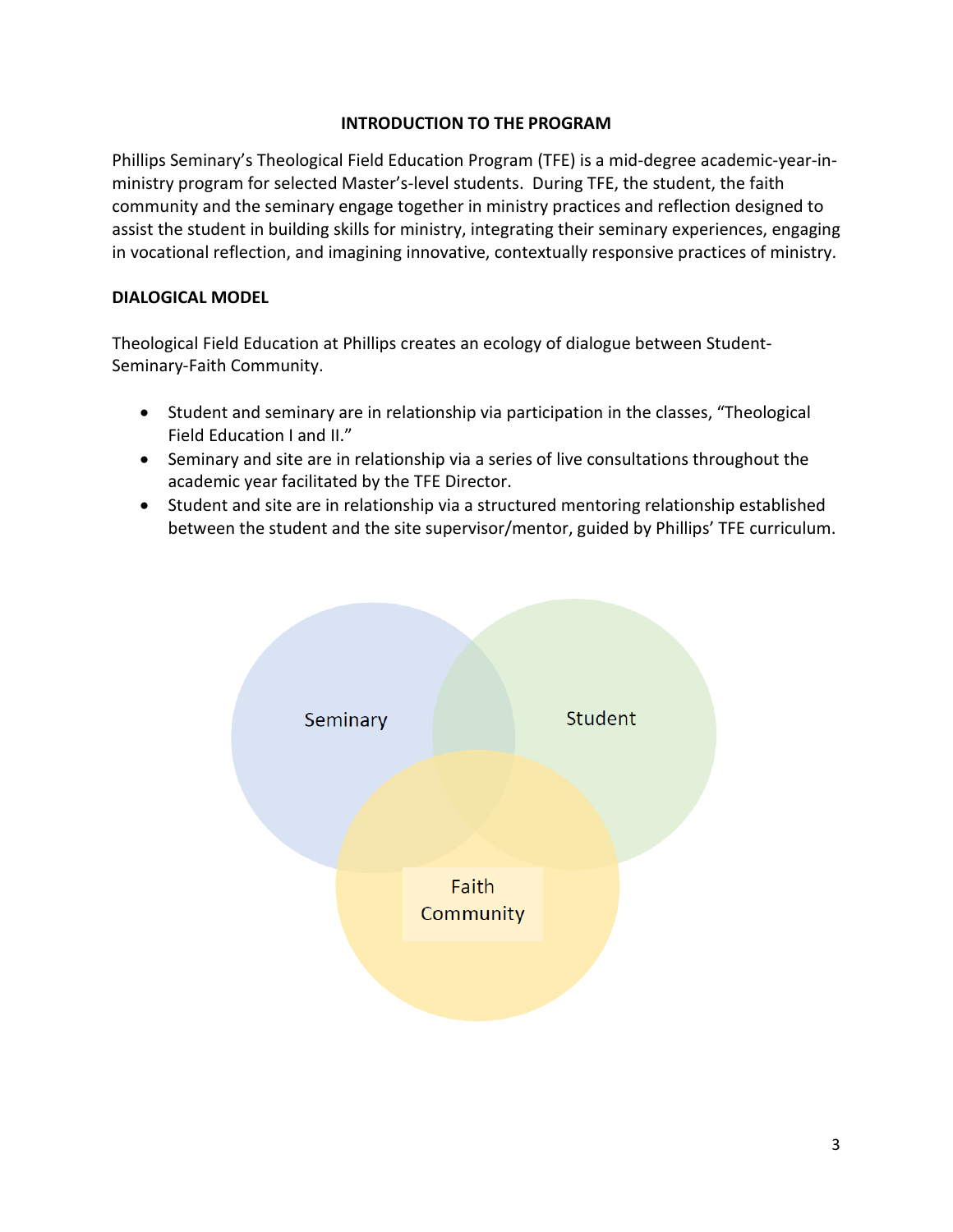### **PROGRAM OBJECTIVES**

Students who complete the Theological Field Education program should be able to:

- Engage in ongoing integrative reflection upon practices of ministry.
- Explore their vocational identity as a project toward the ongoing development of pastoral identity.
- Identify and articulate practices of personal and spiritual formation as they contribute to the development of pastoral identity.
- Articulate the impact of practices of personal and spiritual formation upon the development of their vocational direction.
- Demonstrate skills for leadership and identify areas for growth in intercultural contexts for ministry.
- Demonstrate skills for the continued development of innovative and culturally responsive ministry practices.

### **APPROACH**

The purpose of Theological Field Education is for students to engage in **praxis** in ministry contexts in pursuit of the development of pastoral identity and effective ministry **practices**.

**Praxis** here is understood as a continual cycle of action and reflection during which the student develops practical wisdom<sup>[1](#page-4-0)</sup> toward growth in pastoral identity and identification of effective ministry practices.

**Practices** include all the activities that are required in the context of professional ministry, both corporate and individual and in both church and community. The scope of practices that will be engaged through Theological Field Education are informed by the sixteen Areas of Ministerial Practice identified by the Christian Church (Disciples of Christ) General Commission on ministry: biblical knowledge, church administration and planning, communication, cross cultural and anti-racism experience, ecumenism, education and leader development, ethics, evangelism, mission of the church in the world, pastoral care, proclamation of the Word, spiritual development, stewardship, theology, understanding of heritage, and worship.<sup>2</sup> These practices are undergirded by the *habitus* of the context, whereby practices are informed by "structures, strategies, and cultural products<sup>"[3](#page-4-2)</sup> that contribute to the production of the "way things are" in a particular setting. TFE will engage various aspects of ministry arising out of these sixteen ministerial practices along with other practices that arise from the ministry context and will explore the habitus that contributes to the formation and operation of these practices in faith communities.

<span id="page-4-0"></span><sup>1</sup> Don S. Browning, *A Fundamental Practical Theology* (Minneapolis: Fortress Press, 1996), 2-3.

<span id="page-4-1"></span><sup>2</sup> <https://disciples.org/gcom/areas-of-ministerial-practice/>

<span id="page-4-2"></span><sup>3</sup> Emmanuel Y. Lartey, *Pastoral Theology in an Intercultural World* (Cleveland: Pilgrim Press, 2006) 23.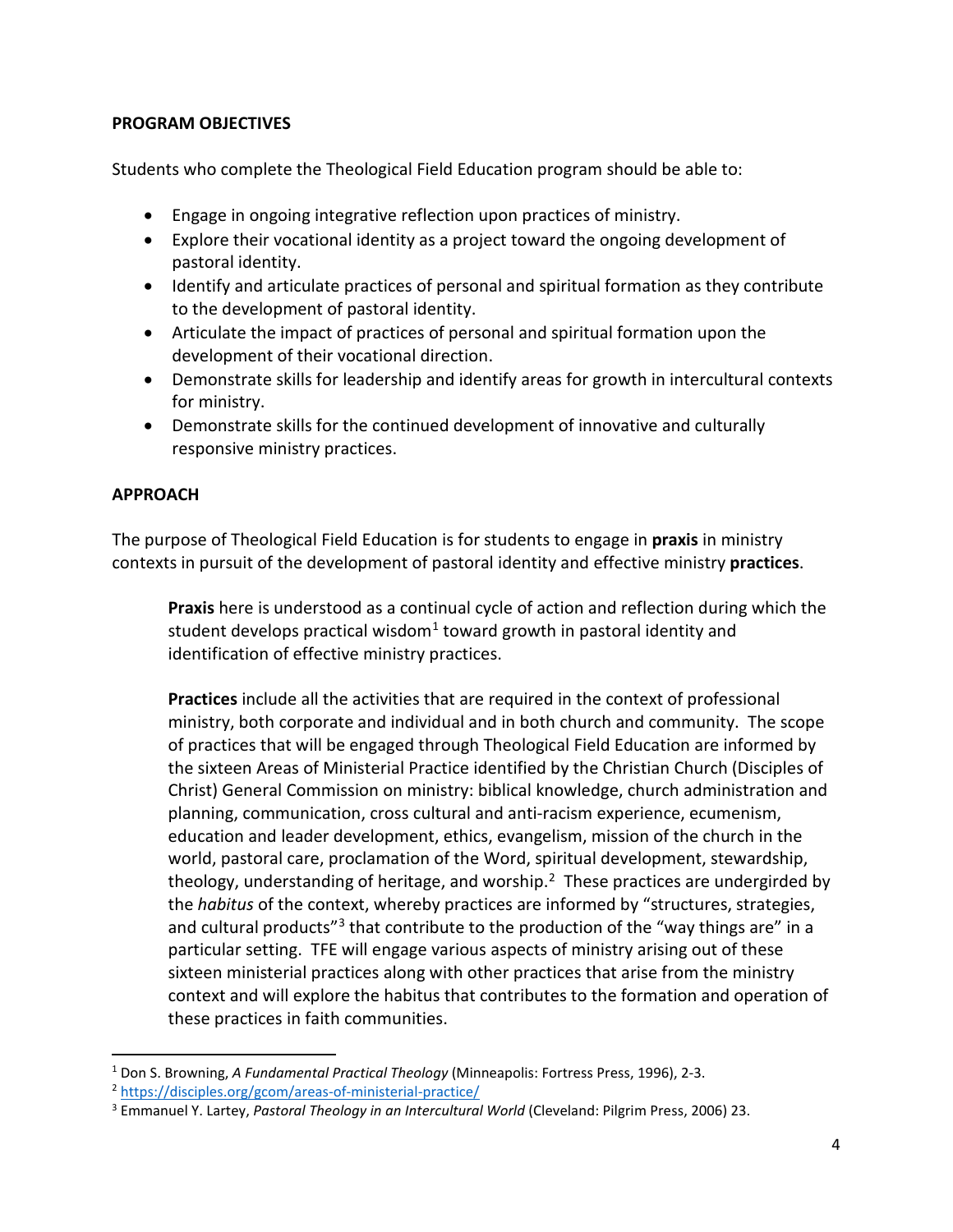#### **CURRICULAR ELEMENTS**

#### **Vocational Reflection**

Vocational Reflection invites the student to explore the ways their *identity* and *purpose* are developing in seminary and through the field education experience. Ultimately, we want students to ask, "*Who am I? What are my gifts? How do I use my gifts for good in the world?*"[4](#page-5-0) Through vocational reflection individually, with mentors, and with peers, students will develop tools for vocational reflection well beyond the year in Theological Field Education.

### **Personal and Spiritual Formation**

Practices of self-care and spiritual growth help to form a pastoral identity that seeks personal, relational, and spiritual vitality. Curricular components will invite students to identify practices of healthy personal and relational care along with practices of individual and communal spiritual formation, to reflect upon these formative practices in light of their developing pastoral identity, and to make plans for continued practice of personal and spiritual formation well beyond seminary.

### **Intercultural Engagement**

Intercultural engagement—across lines of race, class, sexual orientation, or a host of other cultural identifiers—invites the student to consider their pastoral formation through engagement with the Other, to reflect upon their own cultural formation, and to build skills for pastoral leadership across lines of difference.

#### **Development of Ministry Practices**

TFE functions as a relative "lab" space for the development of effective ministry practices. It invites the student to bring together their knowledge about the community's needs and their vocational gifts toward the development of effective ministry practice that arise from and respond to their experience in the ministry site context.

#### **Integrative Reflection**

The program components named above will come together for students in regular moments of reflection following this design:

Movement 1: Description of ministry practice arising from context

Movement 2: Critical reflection upon ministry practice

Movement 3: Theological reflection

Movement 4: Integration (Placing Tradition and Practice in Dialogue)

<span id="page-5-0"></span><sup>4</sup> Lewis, et al., *Another Way: Living and Leading Change on Purpose* (Chalice Press, 2020), 85.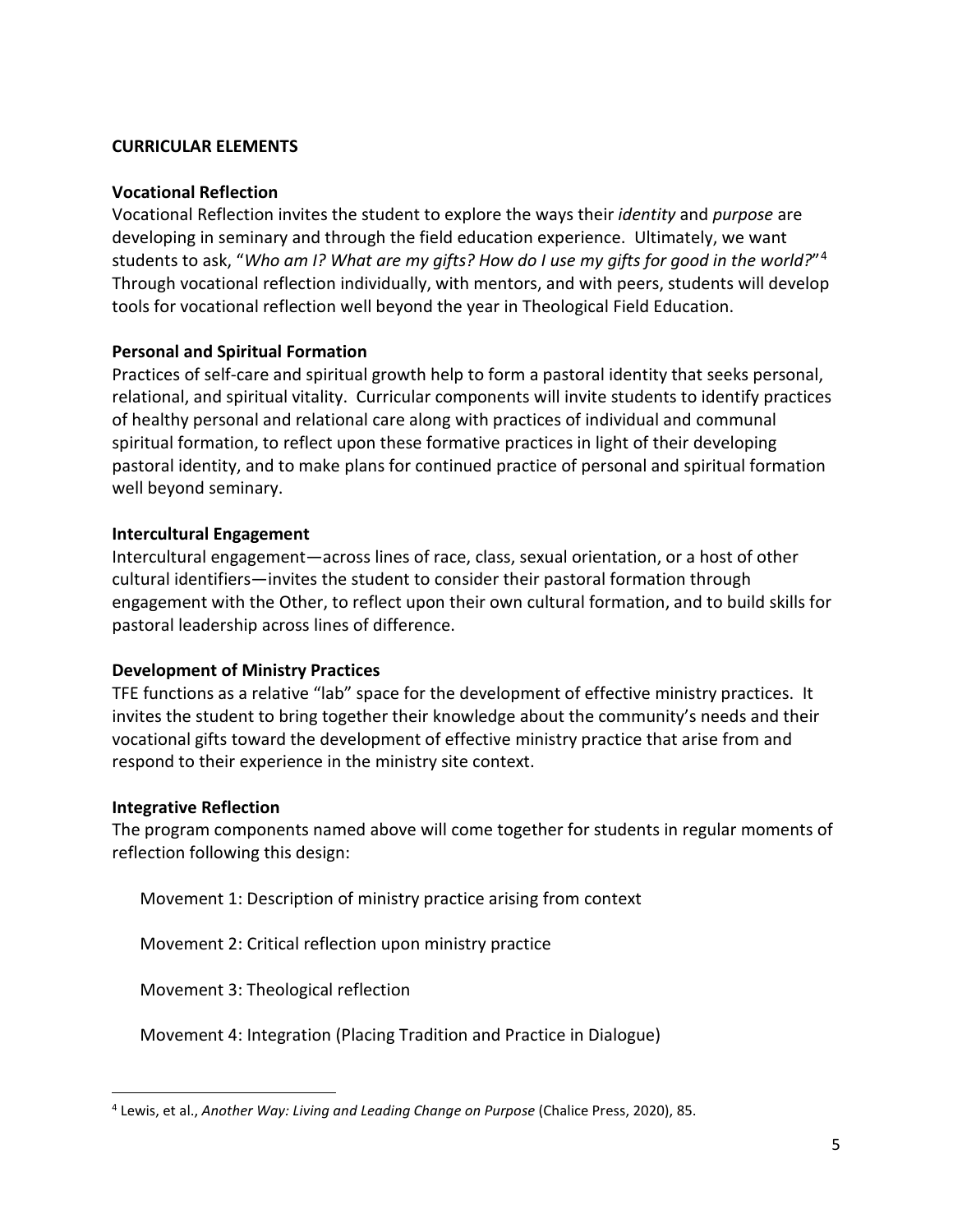Movement 5: Imagining and Enacting Responses

Movement 6: Vocational Reflection

Students will engage in this reflective framework throughout their two semesters in TFE, oneon-one with their TFE mentors and in a classroom setting with TFE peers.

### **PROGRAM COMPONENTS**

### **1. Pastoral Leadership at a Ministry Site & Reflection with a Supervisor-mentor**

Students in TFE will work in consultation with the TFE Director to identify learning goals and to select a field placement that will nurture their goals. Students are expected to spend roughly 10 hours per week per 13 week semester participating in pastoral ministry in their assigned ministry context. Ministry settings can include, but are not limited to:

- Congregational ministry in urban, suburban, and rural contexts
- Nonprofit ministries and other nonprofit settings
- Para-church organizations
- Faith-based social enterprise

**Supervisor-mentor**: Participation in the leadership of this ministry context includes a mentoring component. In addition to the general oversight of the student, the Supervisormentor will facilitate a series of one-on-one integrative reflection conversations over the course of the academic year. *See pages 13-14 of this handbook for more information about the mentoring relationship.*

## **2. Integrative Reflection in Seminary Classroom**

Students will engage in reflection upon ministry practices in a weekly class with their peers. This reflection is intended to integrate the students' experiences with the seminary curriculum with life in the ministry context. Movements of the reflective framework (see *Integrative Reflection*, p. 5) will be utilized repeatedly across the two semesters in TFE to facilitate the ongoing development of students' pastoral identity. Theological Field Education I and II must be taken concurrently with participation in the Theological Field Education program. Students will receive 2 hours of academic credit per-semester for TFE classes. *See page 15 of this handbook for more information about Theological Field Education I and II.*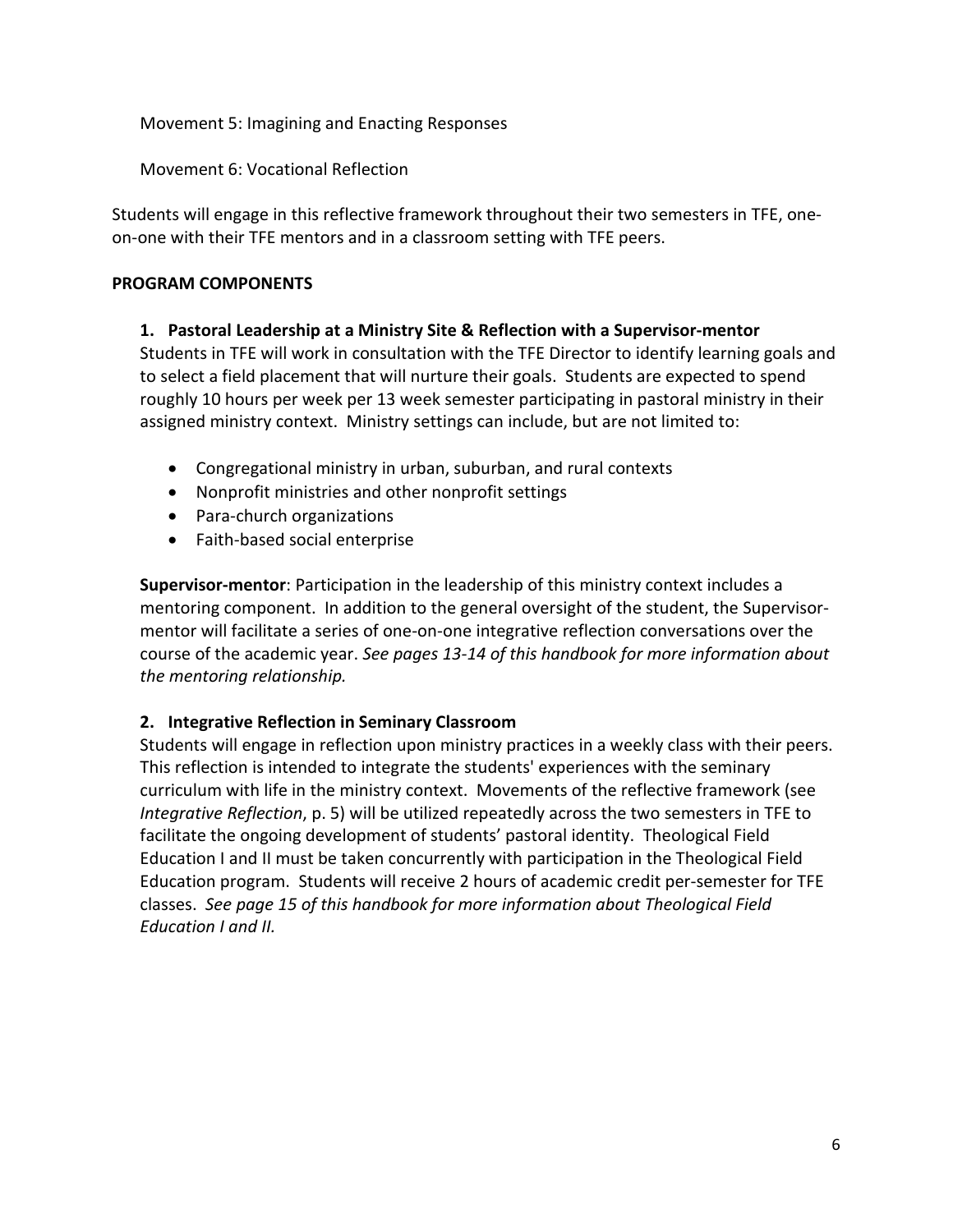## 3. **Intercultural Engagement Project**

A component of each students' field education program includes a moment of intercultural engagement in a community-based ministry setting. This engagement will occur during the second semester of Theological Field Education (TFE II). Projects must take place in contexts where the student is working across lines of difference, including (but not limited to):

- Race
- Class
- Gender
- Sexual orientation

Students will work with their Supervisor-mentors and the TFE Director to identify and design projects during the second half of the semester in TFE I. *See page 16 of this handbook for more information about the Intercultural Engagement Project.* 

Pedagogical components during TFE II will include encounters with resources about ministry across lines of difference and about effective intercultural engagement as a dimension of ministry for social change. Essential skills will include understanding power dynamics as they relate to privilege and marginalization in intercultural contexts, building facility for selfawareness in leadership amidst encounters with difference, and building skills for developing a spirituality of intercultural engagement as an ongoing element of vocational formation.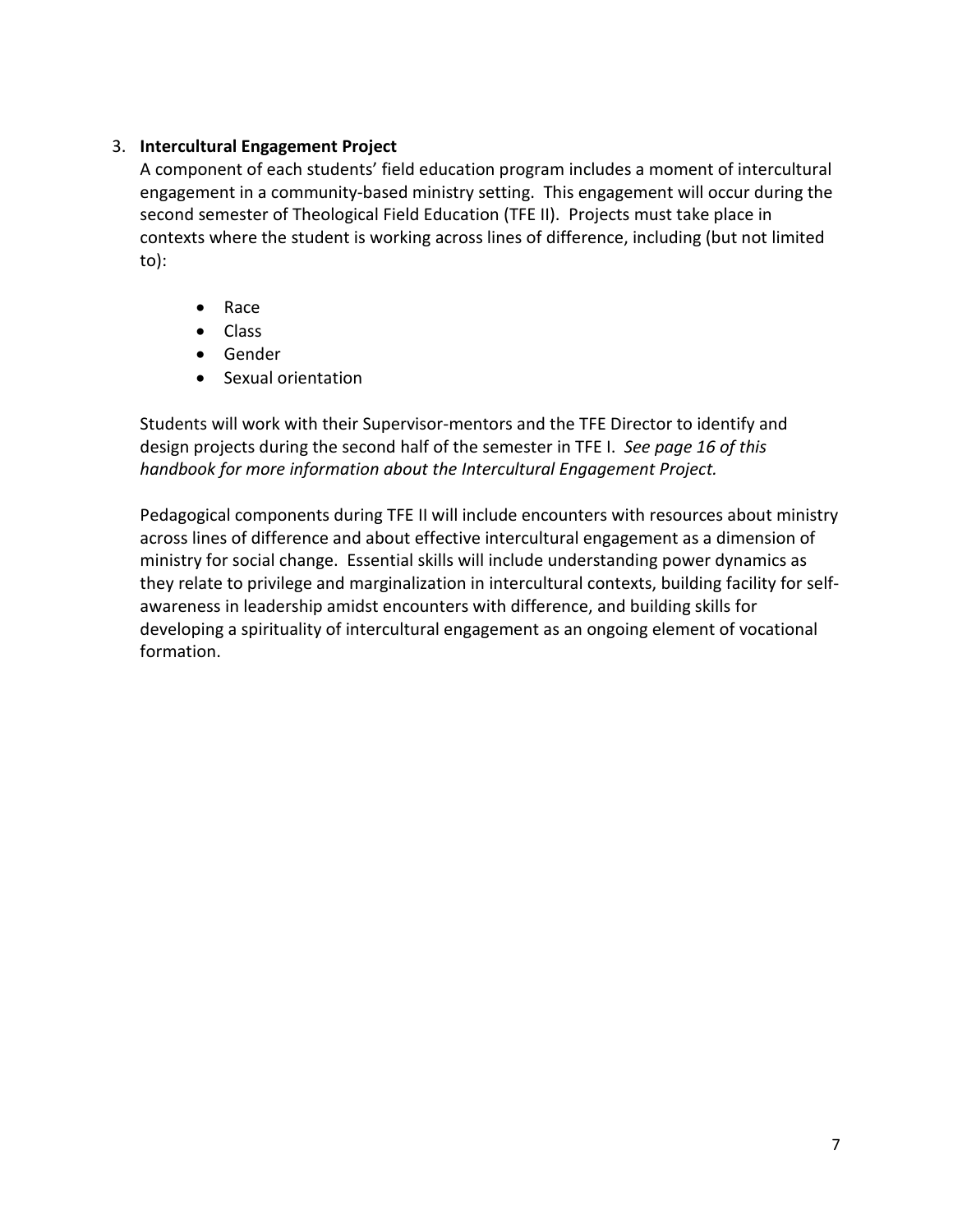### **GETTING STARTED**

### **APPLYING TO THEOLOGICAL FIELD EDUCATION**

### **Program Year**

Theological Field Education begins during the fall semester of each academic year and concludes at the end of the Spring semester of that same year. Students may not start TFE during any semester other than the program start each fall.

### **Prerequisites**

Students who wish to enter the Theological Field Education program must be able to demonstrate completion of Phase I course requirements for Phillips Theological Seminary's MDiv or MAMC.

### **Application and Interview**

Students wishing to enter the TFE program during the coming academic year will attend TFE Orientation the preceding Spring semester. Applications to TFE will be accepted between April 1 and May 15. Applications will be reviewed by the Director of Theological Field Education, who will interview each applicant. Application to TFE can be found [here](https://fs27.formsite.com/PtNxGa/i9kugbcoef/index.html?1646406781354) (www.ptstulsa.edu/academic resources).

Upon completion of the Application to TFE, students will be directed to schedule an interview with the TFE Director. Interviews will last approximately 30 minutes, during which the student and Director will work to identify learning goals for the upcoming year in TFE and will explore options for ministry sites. The students approved TFE Application and successful Interview will indicate that the student can proceed to contact potential ministry site(s) and complete the TFE Ministry Site Agreement process, thereby solidifying their TFE plans. Students should also register for the respective courses, Theological Field Education I (SYM 505, Fall semester) and Theological Field Education II (SYM 510, Spring semester).

#### **CHOOSING A MINISTRY SITE**

Use the following criteria to assist you in choosing a Ministry Site:

- 1. The duties performed by the student in the ministry setting must align with the student's learning goals as stated on the TFE Application and as elaborated in the student's TFE Interview.
- 2. Students must be able to perform *substantive work* for a minimum of 10 hours per week at the ministry site. Substantive work must meet *one* of the criteria below: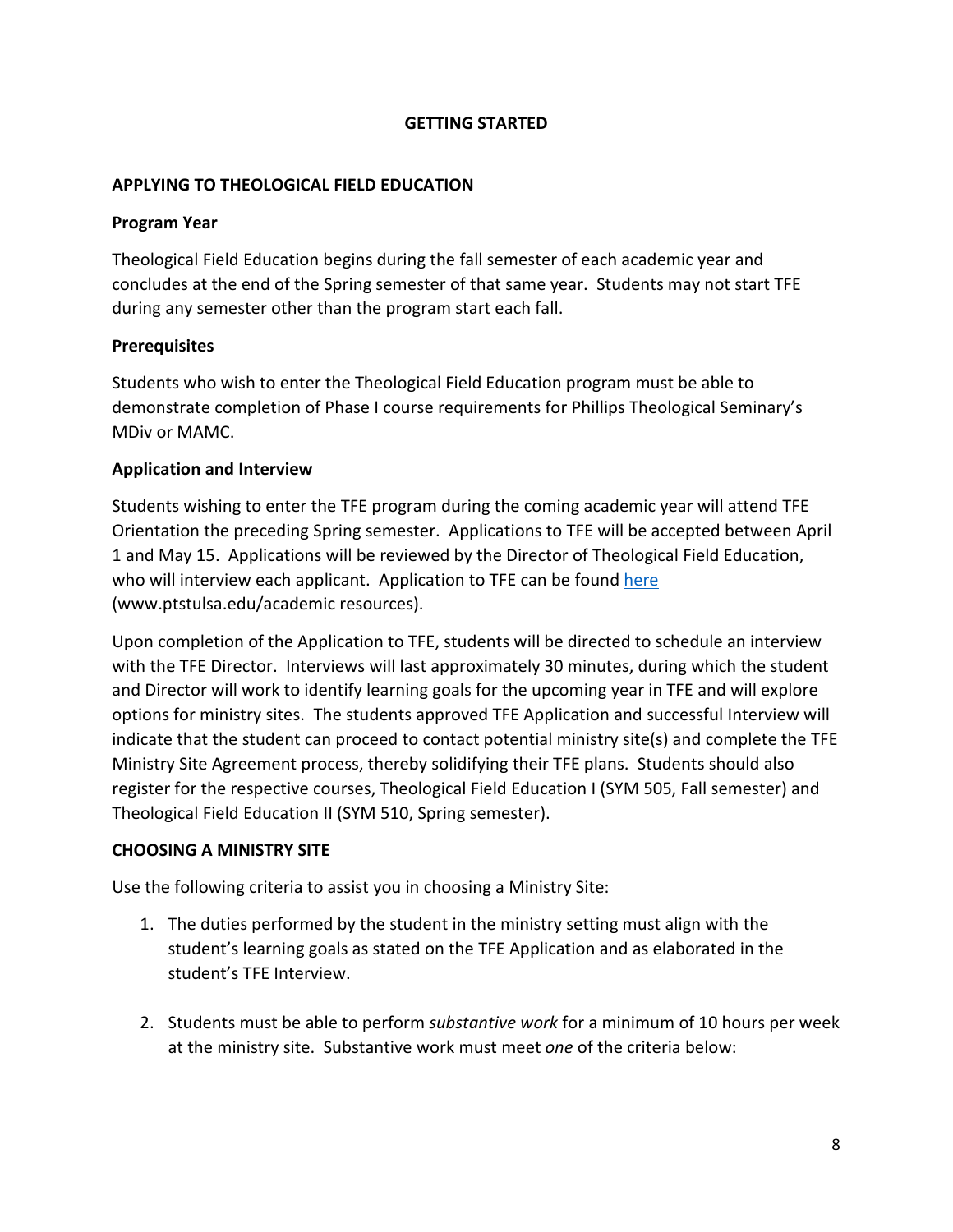- a. Must include a clearly defined set of tasks in a setting that adequately contributes to the student's degree program and/or area of specialization, OR
- b. Must address a clearly defined area of ministry (general pastoral, educational ministry, pastoral care, social service ministry, etc.); OR
- c. Must focus on a set of skills the student needs to develop as part of their pastoral formation.

For students seeking ordination, licensure, and/or endorsement with a denominational, religious, and/or spiritual community, please consult with your respective community leader(s) for insight and recommendations as you choose your ministry site. Keep the following in mind as you consider the ministry context in which you might serve:

- We recommend that students intern somewhere other than their home community, or the local faith community in which they were raised. Serving outside of your home community or current place of worship provides an opportunity to engage the TFE experience with "fresh eyes" and to develop your pastoral identity critical awareness of your own religious, spiritual, and leadership formation.
- Some denominations require students in field education to work with a faith community that is *not* your sponsoring community for ordination.
- If you are already working in your chosen ministry vocation/context and are not pursuing a separate field education site, you will be asked to articulate a "growing edge" for the year (e.g. a new project, expanding into a new area of responsibility, etc.).

# **Theological Field Education and Existing Employment**

Students who have existing employment in a ministry setting may submit that setting for approval as a TFE ministry setting. While ministry in a setting of existing employment situation is not cause for automatic approval to the program, ministry sites where the student currently serves that meet the criteria above will be considered for approval.

## **SELECTING A SUPERVISOR-MENTOR**

A TFE Supervisor-mentor will be the person who supervises the student's work in the ministry context. The Supervisor-mentor should be a person who works in professional ministry as a career, with credentials specific to that position. Supervisor-mentors should *not* be a family member, a fellow Phillips student, or a lay congregational member (unless approved by the TFE Director).

Ideally, the student's Supervisor-mentor is *one* person serving in this dual role. However, some circumstances require for a separate Supervisor and Mentor. If you think you will require both a Supervisor and a Mentor, work with the TFE Director to make these arrangements. In this case, the student will have *both* a TFE Supervisor *and* a Mentor, who will be guided and resourced by the TFE program to successfully carry out their work.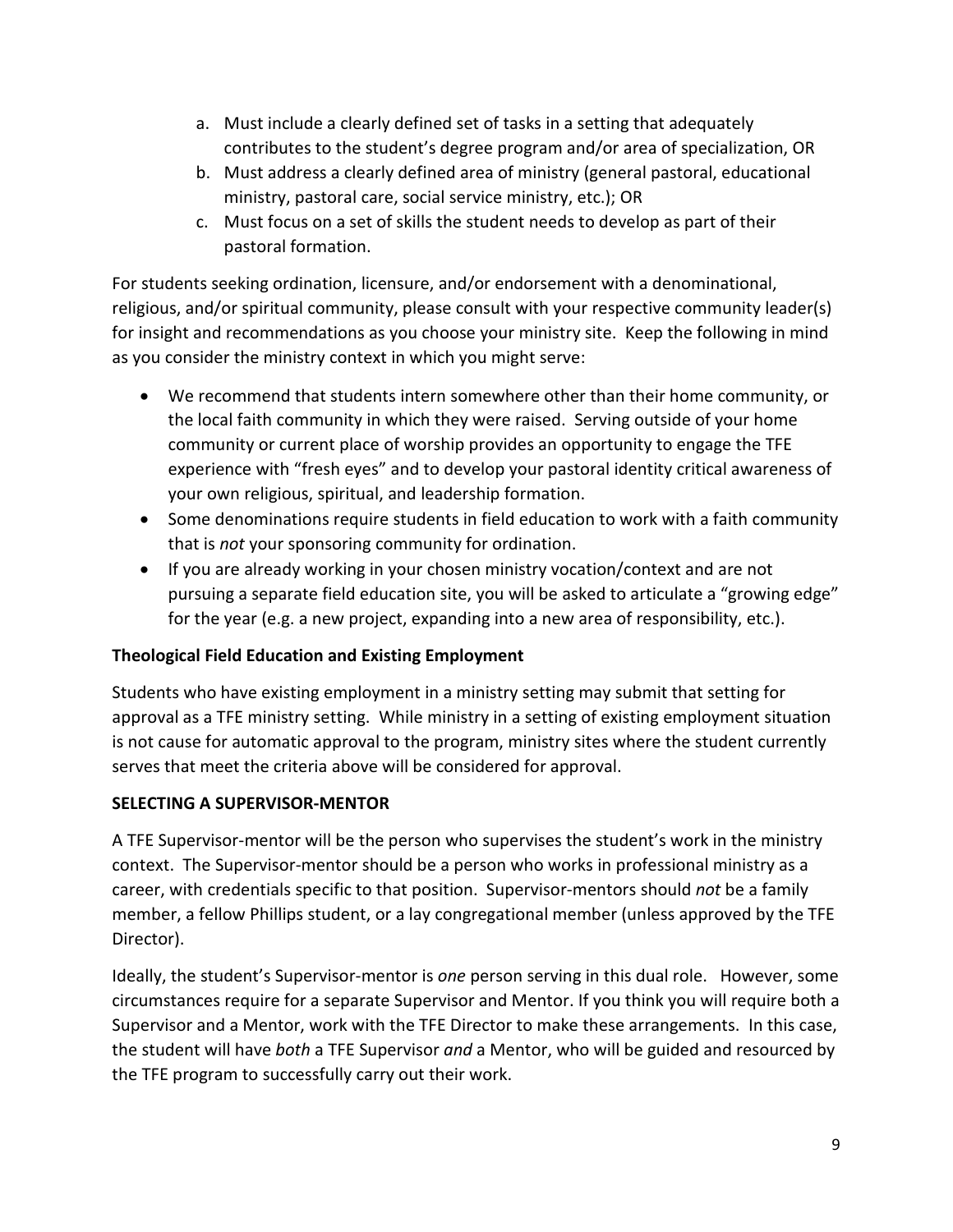### **Completing the Ministry Site Agreement**

Students and Supervisor-mentors will together complete an electronic Ministry Site Agreement to solidify the arrangement between the student, ministry site/Supervisor-mentor, and seminary to participate in the Theological Field Education program. The Ministry Site Agreement can be found [here](https://fs27.formsite.com/PtNxGa/qzu8usstc9/index.html?1646419317845) (www.ptstulsa.edu/academic resources). In addition, the student and the Supervisor-mentor must each read and sign a copy of the Professional Ethics in Field Education agreement, indicating that they have read and agree to the expectations provided therein. The Professional Ethics in Field Education agreement can be found [here](https://fs27.formsite.com/PtNxGa/efbpu2tics/index.html?1646423693295) (www.ptstulsa.edu/academic resources).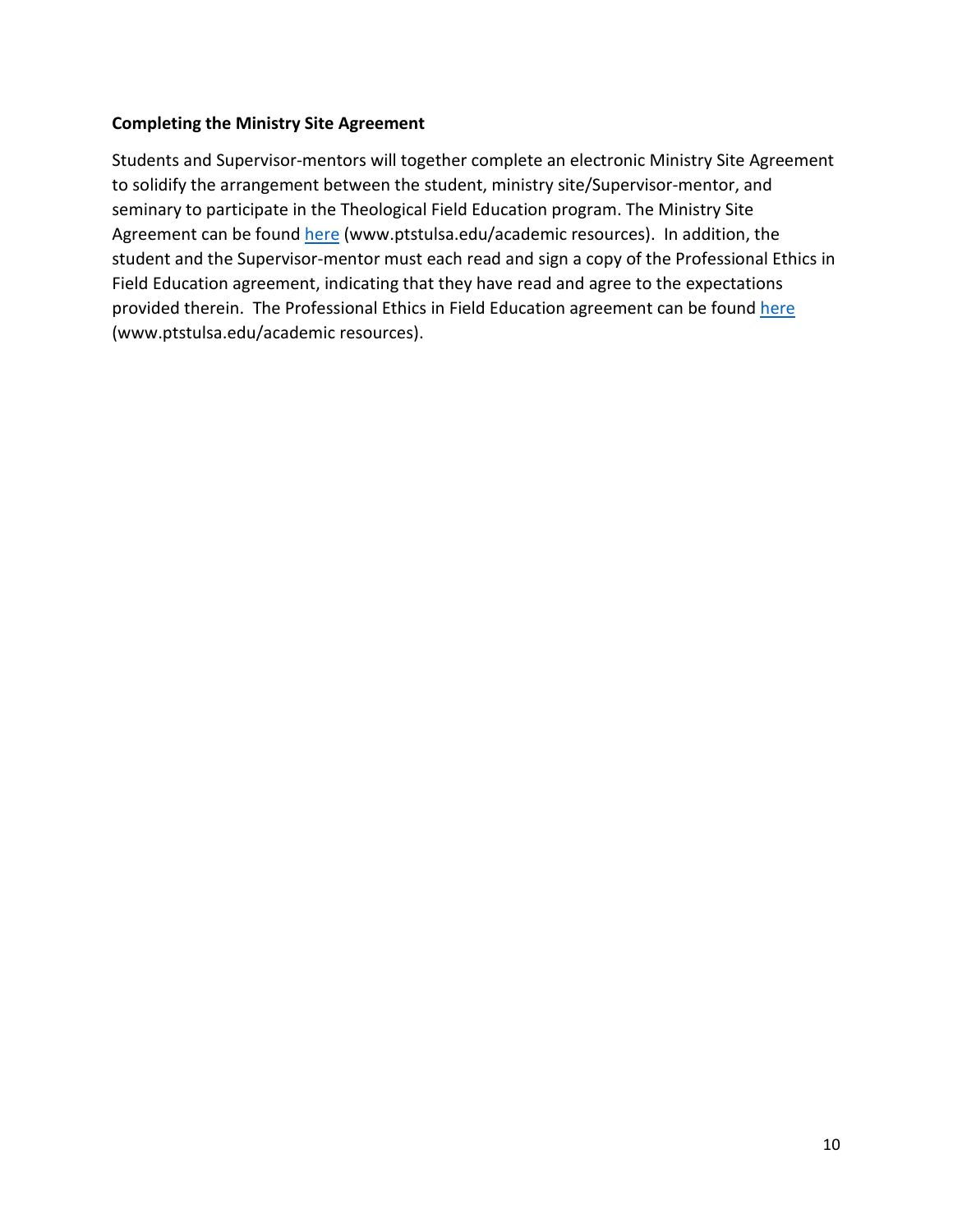### **THE MINISTRY SITE**

The Theological Field Education moment is an opportunity for students to engage self, seminary, and site in dialogue for theological reflection, development of pastoral identity, and identification of effective ministry practices. The ministry context—whether it be a congregation, nonprofit, social service agency, or another setting—is the nexus for action and reflection, a site where students can practice ministry and reflect upon that experience. This moment of grounded action/reflection is indispensable to the student's journey toward effective and contextually relevant practice of professional ministry.

### **Managing Time**

## *Managing the Student's Time at the Ministry Site*

To accomplish 13 weeks of Theological Field Education, the start date for a student' s work in the ministry context should coincide with the start of the Phillips Theological Seminary academic term. Students who begin their work the first week of the semester, who take weeks off for concentrated courses and for Thanksgiving or Easter recess (depending upon the semester) will complete the required 13 weeks a semester by the final day of that respective semester.

The 10 hours per week of dedicated work provided by the student at the ministry site should include all necessary supervisory conversations and staff meetings, along with all elements of conversation between Supervisor-mentor and student required by the Theological Field Education Program. Tracking of student hours worked is *not required* by the TFE program but is recommended to be administered by the ministry site.

#### *If Your Work Extends Beyond 10 Hours Per Week*

It may be the case that the student's employment circumstances with the ministry site extend beyond the required 10 hours per week for fulfillment of the Theological Field Education requirement. In this case, the student and Supervisor-mentor are encouraged to be explicit of the student's use of a particular 10 hours per week toward the meeting of their learning goals in Theological Field Education.

#### *Time Off*

It is requested of the ministry site to provide time off to the student during each semester for Phillips' concentrated classes and for Thanksgiving Recess (in the Fall) and Easter recess (in the Spring), per the Phillips Theological Seminary Academic Calendar. The current academic calendar will be distributed to Supervisor-mentors during their onboarding to the TFE program.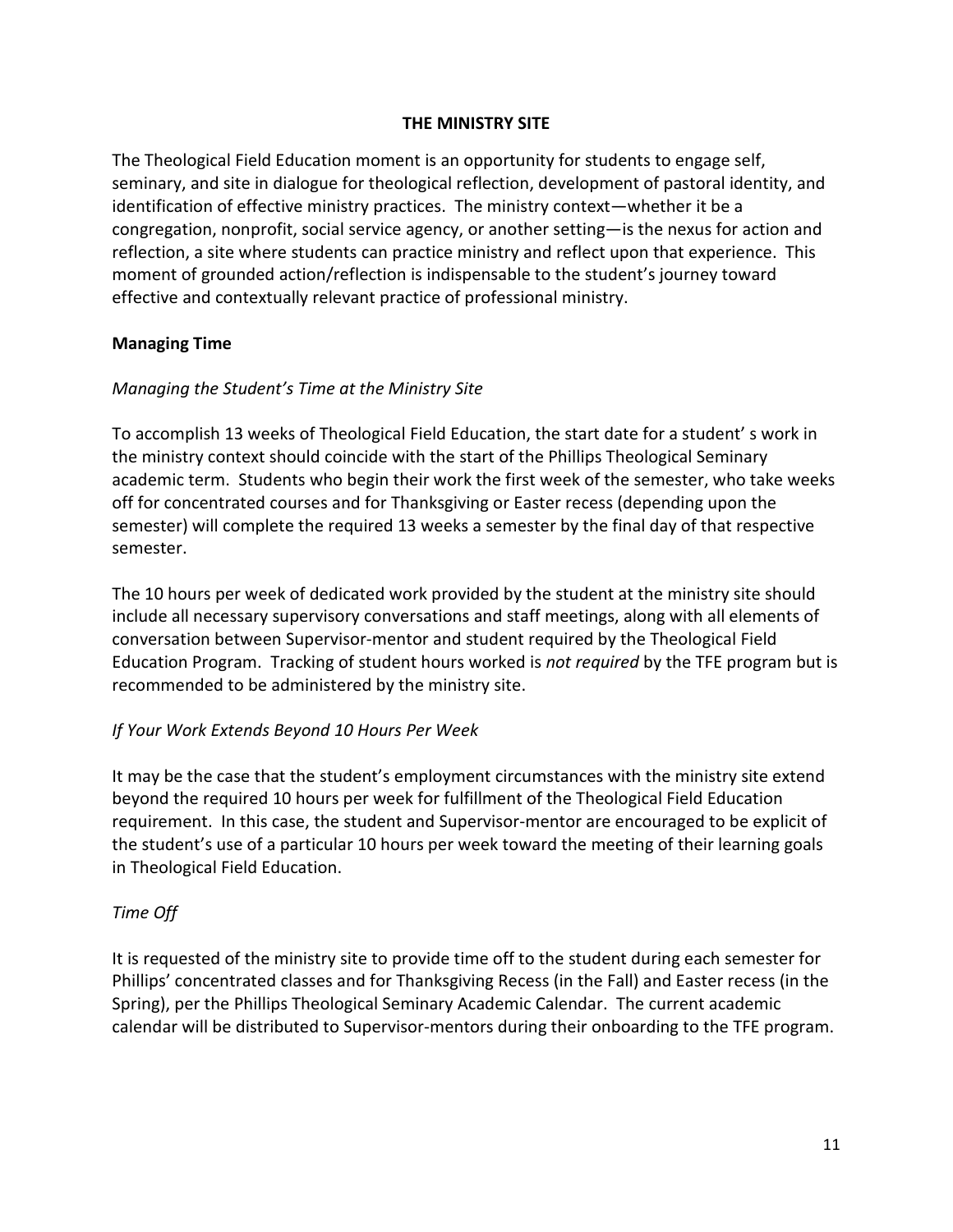If the student is required to continue to work during the aforementioned break periods, ministry sites are highly encouraged to provide time off to the student at the rate of 20 hours per semester.

## **Adequate Supervision**

The ministry site must provide a sufficient and demonstratable line of accountability within the organizational structure of the site. If the student is performing in a multi-staff organization, there must be adequate oversight of the student's work by a senior staff person.

## **Financial Compensation**

Most students make significant financial and personal sacrifices to undertake their seminary education. Therefore, we encourage our ministry sites to provide financial compensation for Theological Field Education. We recommend that sites aim for a minimum of \$15/hour for the duration of the student work at the ministry site through TFE (~\$3,900/year).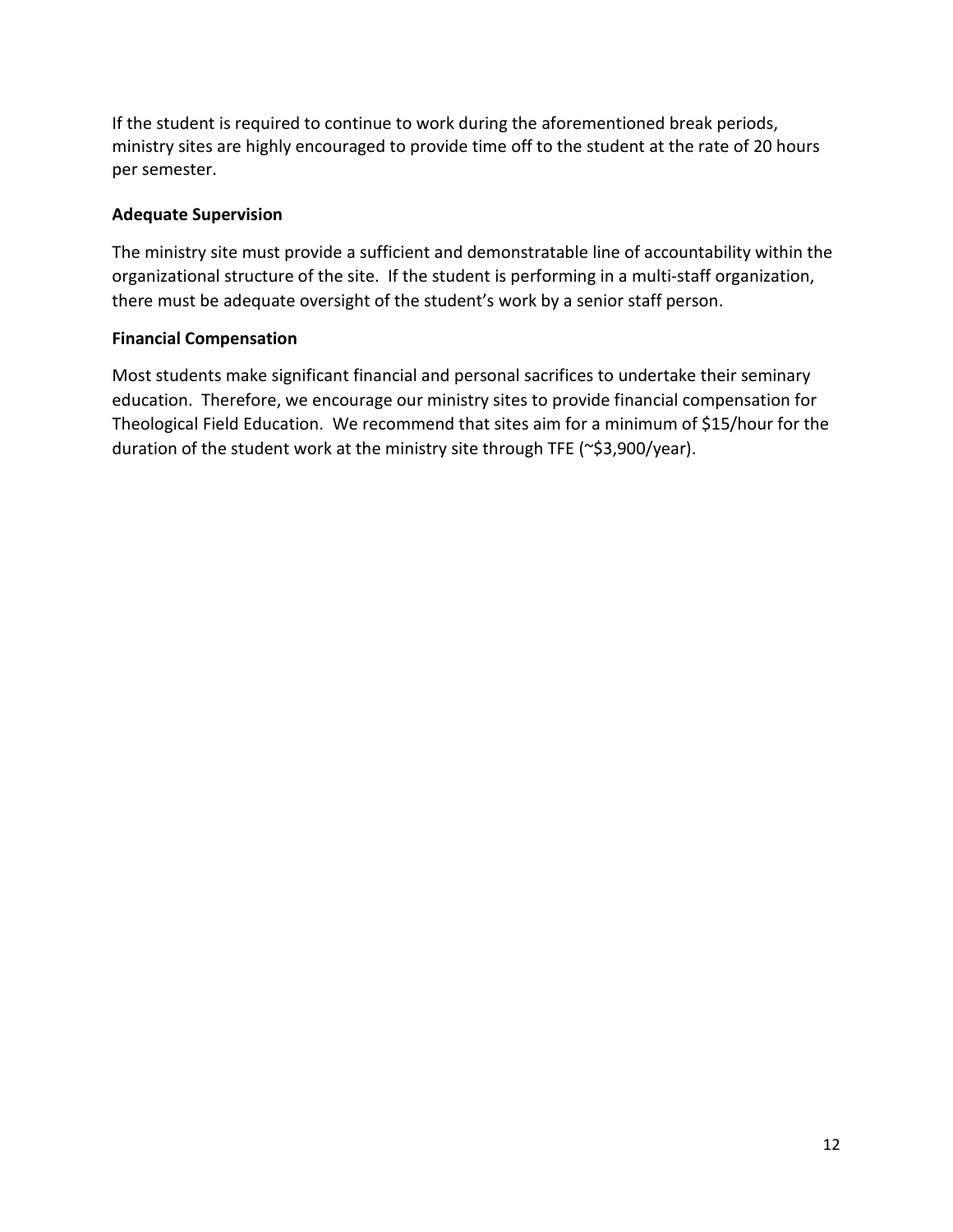### **THE MENTORING RELATIONSHIP**

Supervisor-mentors offers indispensable guidance for student growth in TFE beyond what the seminary along can provide. Mentors are professionals in ministry for at least three years who can observe the student's practice of ministry in context, affirm their particular and emerging gifts and provide challenges for growth. In addition, Supervisor-mentors can model effective skills for ministry, theological reflection, and ongoing vocational discernment, and can demonstrate appropriate professional boundaries, mature personal self-care, and spiritual development.

### **Supervisor-Mentor Consultations**

Supervisor-mentors will be supported by the seminary through four Consultations during the academic year. Consultations, led by the Theological Field Education Director, will resource the work of Supervisor-Mentors in the following content areas:

| Date                   | <b>Topics Covered</b>                          |  |  |  |
|------------------------|------------------------------------------------|--|--|--|
| <b>Fall Semester</b>   |                                                |  |  |  |
| August                 | Vocational reflection 1                        |  |  |  |
|                        | Nurturing practice and praxis in ministry      |  |  |  |
| October                | Integrative reflection                         |  |  |  |
|                        | Personal and spiritual formation               |  |  |  |
| <b>Spring Semester</b> |                                                |  |  |  |
| January                | <b>Vocational reflection 2</b>                 |  |  |  |
|                        | Intercultural engagement in ministry           |  |  |  |
| March                  | Contextually responsive practices for ministry |  |  |  |
|                        | Imagining new ministry practices               |  |  |  |

All consultations will be conducted digitally. A schedule of consultation dates will be provided to each mentor upon their agreement to participate in the TFE program.

#### **Supervisor-Mentor Commitments**

Supervisor-mentors are expected to make the following commitments to participate in the Theological Field Education program:

- 1. Attend and complete four online mentor consultations.
- 2. Meet with the student weekly for a supervisory meeting tracking the student's goals, tasks, and accomplishments.
- 3. Meet with the student for at least one-hour monthly for a focused mentoring conversation.
- 4. Be available for additional consultation as needed, keeping open communication channels with the student.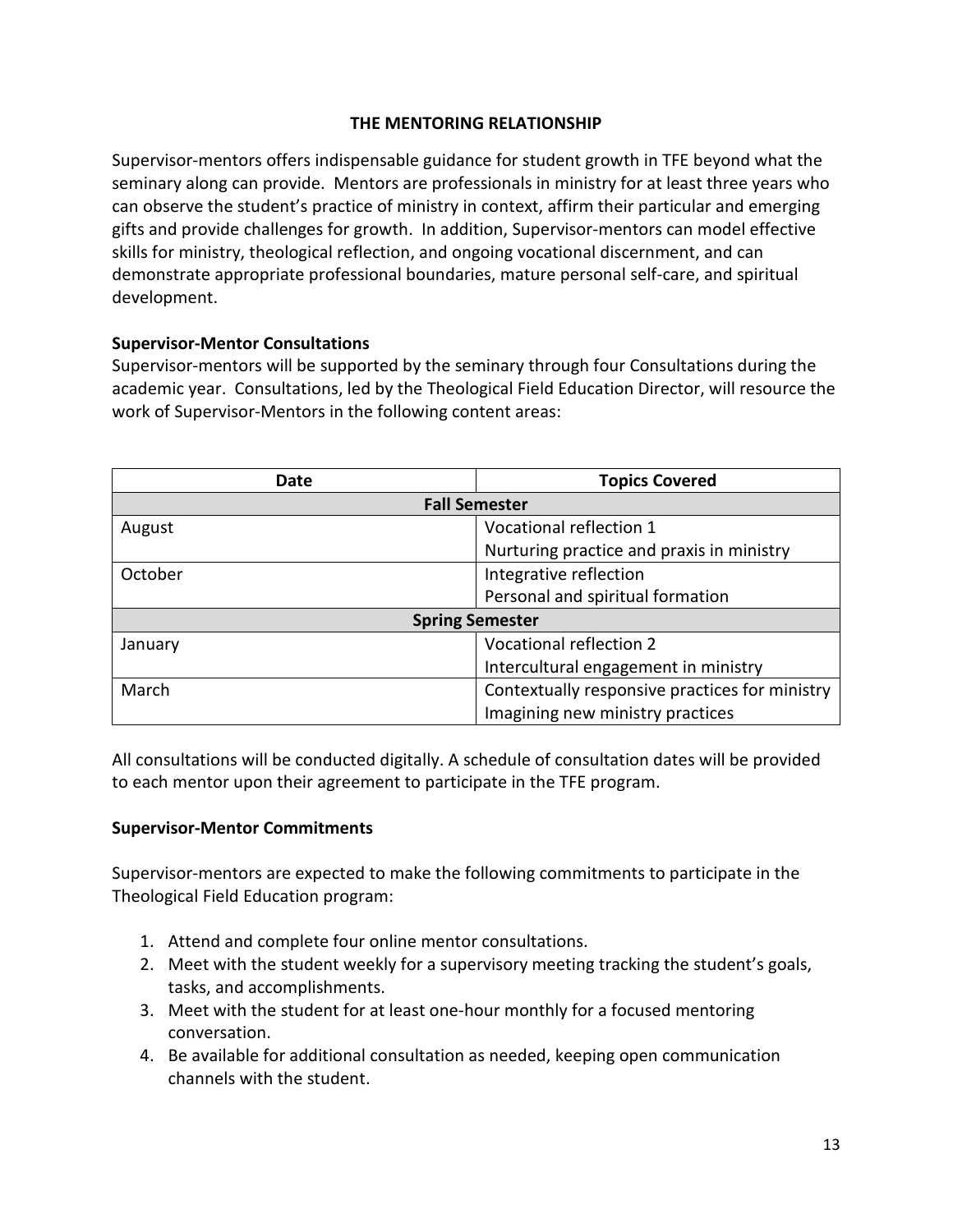- 5. Complete, discuss, and submit a written mid-year and final Mentor Evaluation Report of the student.
- 6. Reflect upon your ministry and/or leadership and look for opportunities to share with the student formative experiences in your own professional journey—both in moments of success and in moments of significant challenge.
- 7. Involve the student as a leader within the broader institutional life of your organization (e.g. staff/committee meetings, worship/planning/leadership meetings, etc.)
- 8. Review and agree to Phillips' [Theological Field Education Professional Ethics Agreement.](https://fs27.formsite.com/PtNxGa/efbpu2tics/index.html?1646423693295)
- 9. Communicate and consult with Phillips' Director of Theological Field Education with questions, concerns, challenges, and celebrations.

## **Scheduling Supervisory and Mentoring Meetings**

Supervisor-mentors and students should anticipate meeting at least once *per week* in a supervisory capacity to set organizational goals, track projects, and maintain accountability. Mentors should rely upon their own organizational structure and expectations for supervisory conversations.

In addition, students and Supervisor-mentors should plan to meet for at least one-hour *per month* for a meeting focused specifically upon topics for mentoring. During each consultation, Supervisor-mentors will be provided a guide for conducting each mentoring conversation with the student.

Supervisory meetings (and *all other* administrative or staff-related meetings) and mentoring conversations should be counted within the 10 hours per week of dedicated work provided by the student.

## **Breakdown in Student/Mentor Relationship**

Should a breakdown occur during which it is perceived that the Student/Mentor relationship cannot be continued—either from the perspective of the student or of the Supervisor-Mentor—related parties should contact the Director of Theological Field Education. Working with both student and mentor, the TFE Director will work to resolve the breakdown and (if necessary) work with the student to identify alternative arrangements for the remainder of the program.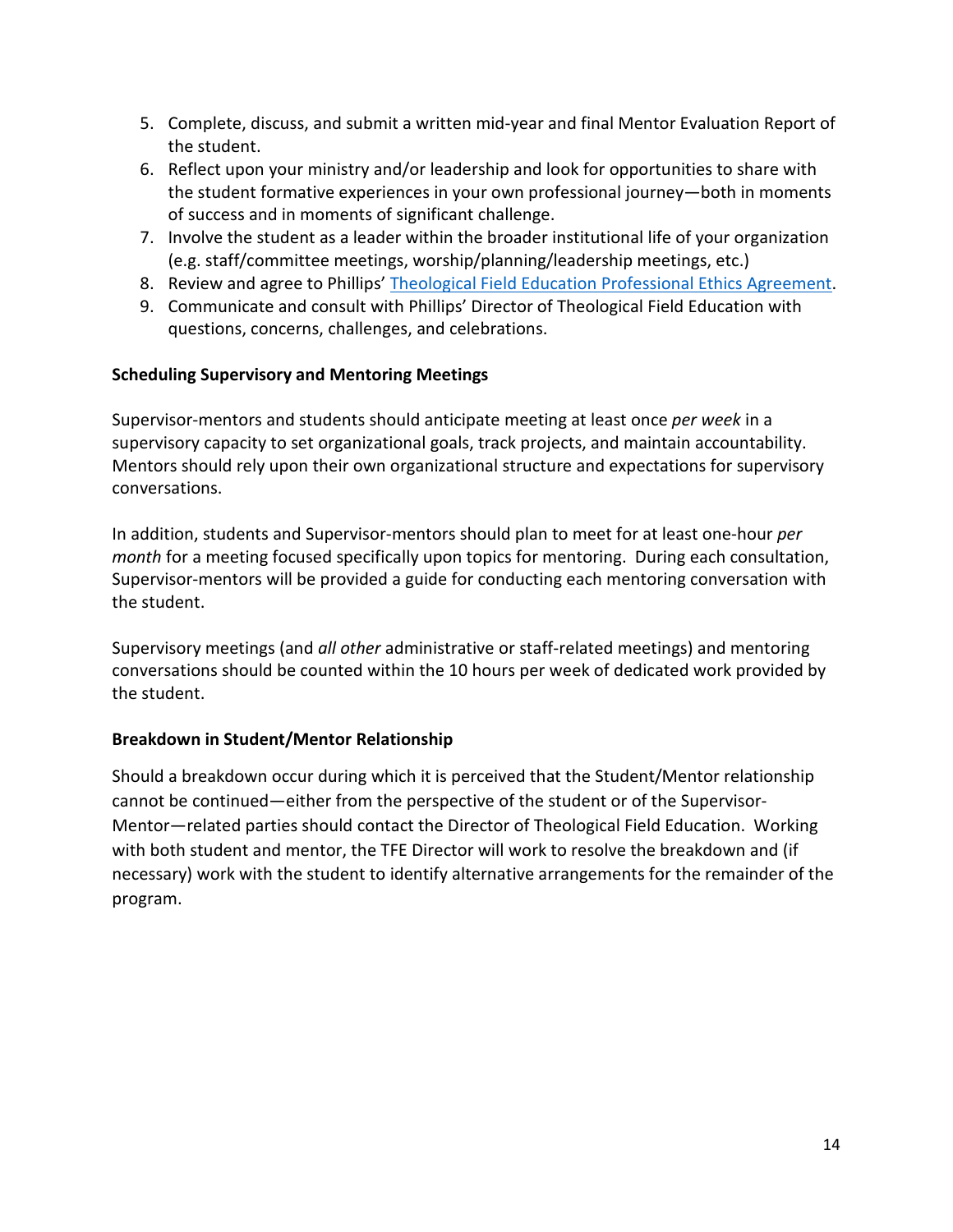## **THE INTERCULTURAL ENGAGEMENT PROJECT**

During their second semester in Theological Field Education, students will participate in a moment of intercultural engagement. The purpose of this project is to develop a "multicultural sensitivity" so that the student, as pastoral leader, "can more effectively [minister] in ways that promote social justice [by] understand[ing] the experiences of marginalization that are the lived reality of groups other than [them]selves." **[5](#page-15-0)** Projects must occur in a context where the student is working across lines of difference with a minoritized population, including (but not limited to):

- Race
- Class
- Gender
- Sexual orientation

Projects should encompass 30 hours of Spring semester work (10 hours per week for 3 weeks or 3.5 full-time workdays). Ministry sites should provide students time away from their central duties in order to complete the Intercultural Engagement Project.

During TFE I, students will begin to imagine their projects, submitting project proposals at midsemester. All projects must be approved by the TFE Director. Intercultural Engagement Projects should reflect that the student is working across lines of difference in relation to at least one element of their own identity. The project can include (but is not limited to) the following:

- Participating in the activities of an advocacy group addressing the concerns of (a) particular minoritized group(s).
- Volunteering at a nonprofit that provides resources and/or services to people in (a) particular minoritized group(s).
- Participating in a series of congregational activities that primarily serves one or more minoritized group with which you do not identify.

*Additional resources and guidelines for developing your Intercultural Engagement Project will be provided during class time in Theological Field Education I.*

<span id="page-15-0"></span><sup>5</sup> Kathleen T. Talvacchia, *Critical Minds and Discerning Hearts: A Spirituality of Multicultural Teaching* (St. Louis: Chalice Pres, 2003), 4.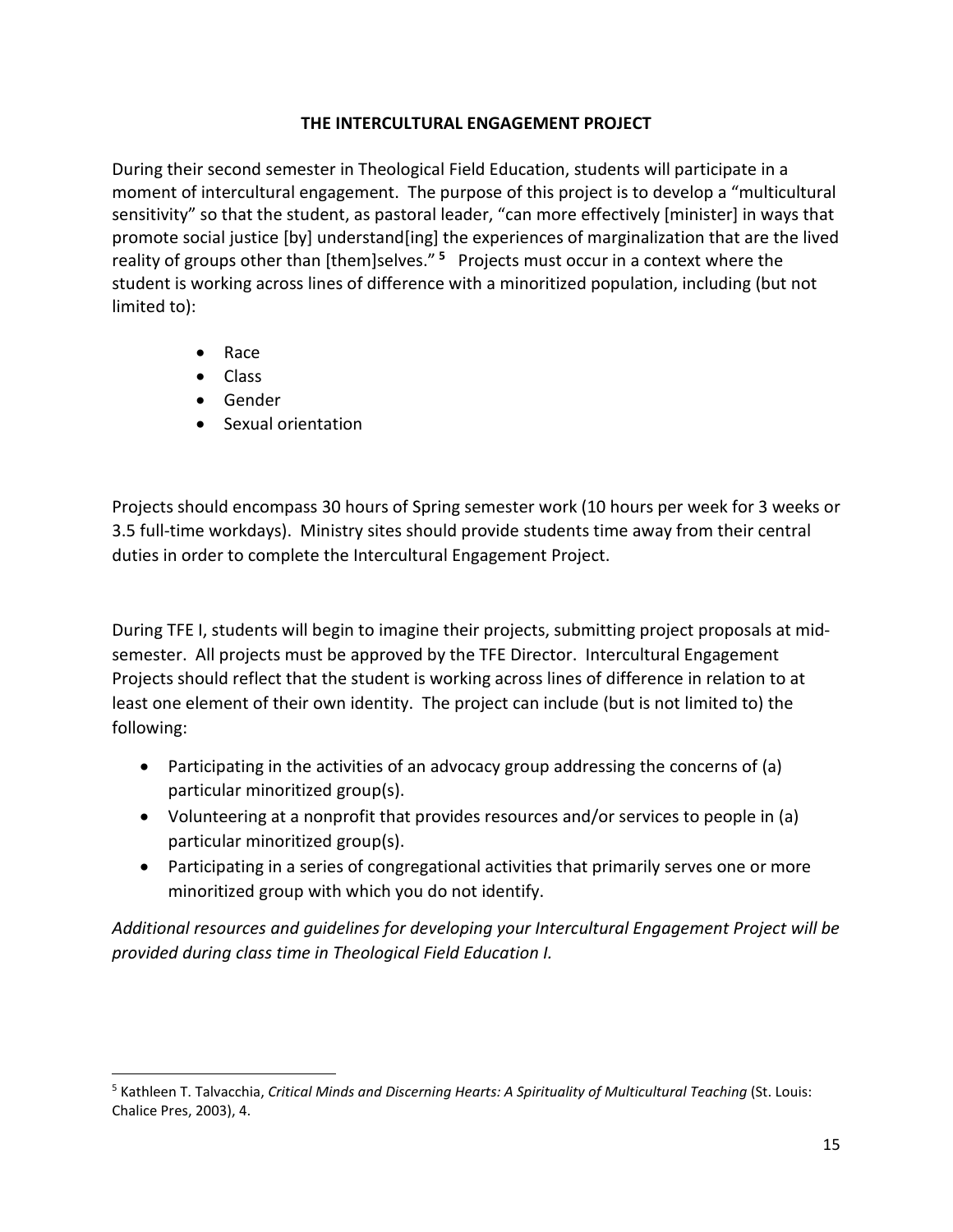## **THEOLOGICAL FIELD EDUCATION IN THE SEMINARY CLASSROOM**

Theological Field Education I and II facilitate integrative reflection in the seminary classroom. Students are arranged into sections of 5-6 of their peers led by a Small Group Facilitator who is a Phillips' adjunct or affiliate faculty.

### **Credit hours:** 2 hours per semester

### **PREREQUISITES**

Theological Field Education I (SYM 505): Completion of Phase I course requirements and submission of required paperwork to the Director of Theological Field Education.

Theological Field Education I (SYM 510): TFE I and submission of required paperwork to the Director of Theological Field Education.

### **COURSE DESCRIPTIONS**

### **Theological Field Education I (SYM 505)**

The purpose of Theological Field Education is for students to engage in ministry in a supervised context, in pursuit of the development of pastoral identity and toward the identification and crafting of effective ministry practices. During this semester, students will engage in 10-hoursper-week of ministry work in an approved context, for a total of 130 hours (13 weeks). Using case studies arising from the student's experiences of ministry in context, this course will provide opportunity for integrated reflection focused upon vocational exploration, theological reflection, development of pastoral identity, and identification of effective ministry practices.

## **Theological Field Education II (SYM 510)**

The purpose of Theological Field Education is for students to engage in ministry in a supervised context, in pursuit of the development of pastoral identity and toward the identification and crafting of effective ministry practices. During this semester, students will engage in a 10-hourper-week approved context for ministry, for a total of 100 hours (10 weeks). In addition, each student will complete an intercultural, community-based ministry project totaling 30 hours across the semester. The focus of this semester is upon building skills for and reflecting upon ministry in intercultural contexts as these skills intersect with the student's pastoral identity. Using case studies arising from the student's experiences of ministry in context, this course will provide opportunity for integrated reflection focused upon vocational exploration, theological reflection, development of pastoral identity, and identification of effective ministry practices.

*Additional information about TFE I and II, including expectations and assignments, will be provided on Canvas and in the course syllabi.*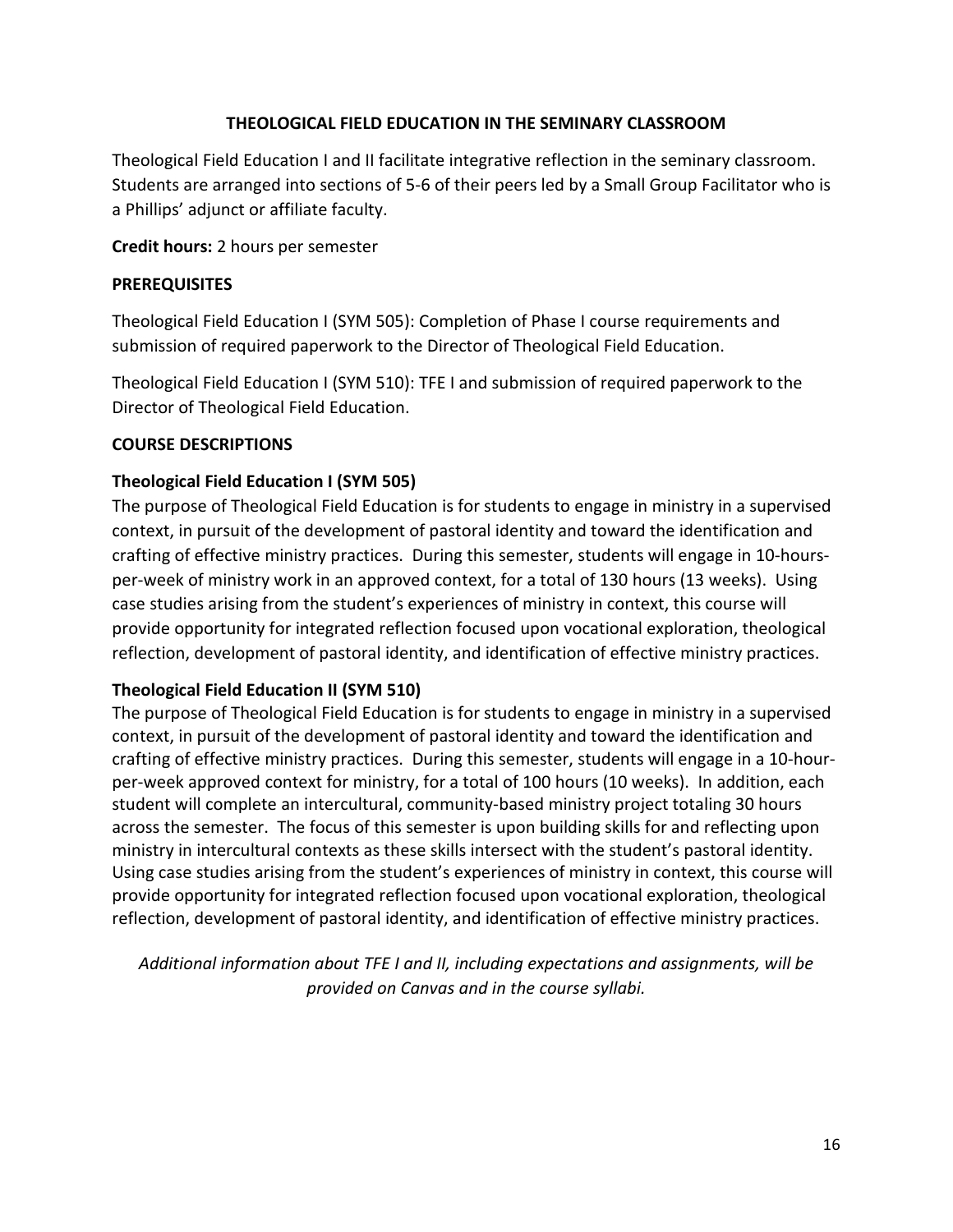#### **PROGRAM POLICIES**

## **Code of Conduct**

Participation in TFE requires behavior and actions that reflect the best in professional ministerial ethics. While what is considered appropriate should always be judged by the norms and standards of a particular context, values involving respect, boundaries, confidentiality, use or abuse of power, love and compassion are universal. Each student and Supervisor-mentor is expected to adhere to the guidelines embraced by your denomination, church affiliation, or by the policies of the organization/institution in which TFE work will be performed. In addition, all involved persons are expected to follow the guidelines set forth in the [Theological Field](https://fs27.formsite.com/PtNxGa/efbpu2tics/index.html?1646423693295)  [Education Professional Ethics Agreement.](https://fs27.formsite.com/PtNxGa/efbpu2tics/index.html?1646423693295)

At any time you witness or experience conduct that is not appropriate for your context, please report in writing to the TFE Director. If a resolution cannot be reached, the Director will report the incident to the Phillips Theological Seminary Vice-President for Academic Affairs.

## **Confidentiality**

Conversations within the context of TFE are to be held in confidence and with respect, regardless of whether in the classroom, at the ministry site, or in individual meetings between student and Supervisor-mentor. Confidentiality ensures trust and the safety of all parties. The circle of confidentiality should not only encompass people who are present at the time of the conversation, but should also keep in mind those not present, such as friends, relatives, and other related parties. Simply put, no information should be disclosed or shared about another person without expressed consent, either verbally or in writing. Additionally, personal consent or permission is not a license for the free disclosure of information when there is not a real "need to know" or when it is not appropriate to the context. The only exception to confidentiality is when there is a perceived threat of physical or emotional harm to a person or person, at which time such a threat should be reported to the TFE Director.

#### **Grading**

All grades reflect the students level of participation in all components of TFE. Final grades are based upon the same scale as described in the seminary's catalog and student handbook. All final grades for TFE I and II are determined by the Director in consultation with the course instructor and Supervisor-mentor. Students who receive a failing grade from the course instructor cannot complete TFE. Although a student may complete all requirements of the course, the final grade can be lowered if there is sufficient evidence that a student has not adequately engaged other areas of the program (e.g. unfavorable evaluations from the mentor, failure to submit written reports by the deadline, intentional misrepresentation of the quality and quantity of one's role in the ministry setting, etc.).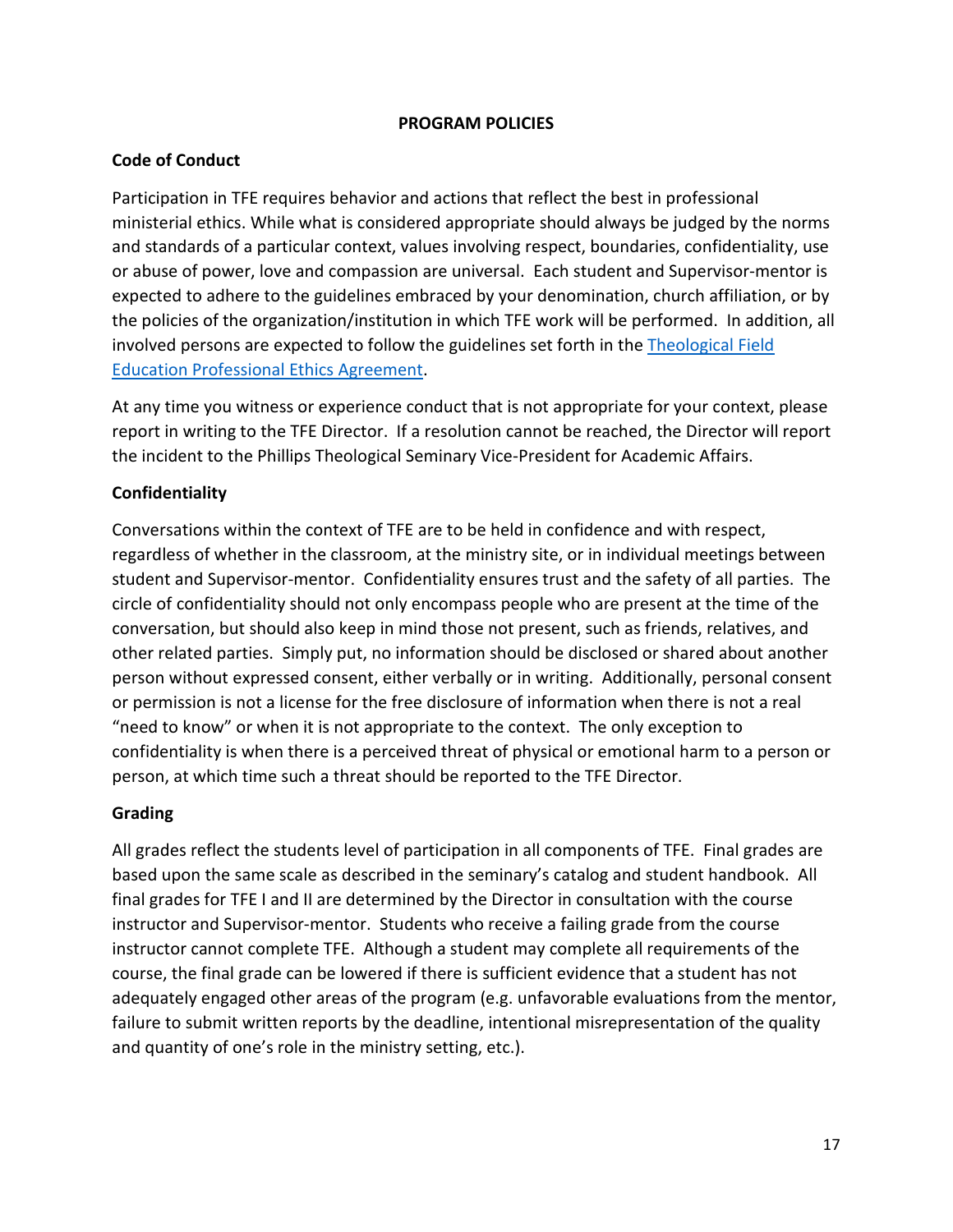### **Failure to Complete the Program**

The Theological Field Education model is built upon the sustained sequential nature of the two semester courses. In order to evaluate a student's progress toward integration and the development of skills, knowledge, and insight about ministry practices, completion of the full program year (beginning of Fall semester to end of Spring semester) is essential. However, for various circumstances, students may not be able to complete the program. In most cases, a student will only need to repeat the incomplete semester at the next available time that the course is offered. If the student does not enroll in the next available semester to complete the course, they may be required to reapply to TFE and to repeat the full sequence of courses and ministry site work. All requests for re-entry to Theological Field Education must be submitted to the TFE Director for approval.

## **Termination of the Ministry Site**

Failure by the student to meet the prescribed criteria of the TFE program will result in discontinuation of the student's participation in the program. Any intentional misrepresentation of information on the application form will be considered academic misconduct and appropriate disciplinary action will be followed. If discontinuation of the student's participation in the program arises, at the decision of the TFE Director, the student will have to re-apply and re-enroll in the program, along with TFE I and II, during the next academic year.

Voluntary termination of a ministry site can be requested by the student if conditions or circumstances are determined to be unsafe, exploitative, overly burdensome, or are creating an environment no longer conductive to meeting learning goals. A request for voluntary termination of the ministry site must be submitted in writing to the TFE Director. If termination becomes necessary, the TFE Director will work with the student to identify alternative arrangements for completing the Theological Field Education program.

## **Complaint Process**

All complaints involving participation in TFE should be submitted to the TFE Director for processing and resolution. If a complaint cannot be resolved by the Director, it will be forwarded to the Dean's office for further investigation. Please refer to the seminary's Academic Handbook for guidance on filing complaints.

## **Protections for Students and for Ministry Sites**

Ministry sites must provide safe environments for learning and practice of ministry, free of harassment and coercion. The ministry site must follow all Phillips Theological Seminary policies reflected in the Phillips Student Handbook to protect the safety and interests of the students working in their midst. If at any time the ministry site fails to comply with the TFE Ministry Site Agreement, Professional Ethics Agreement, or the policies set forth by Phillips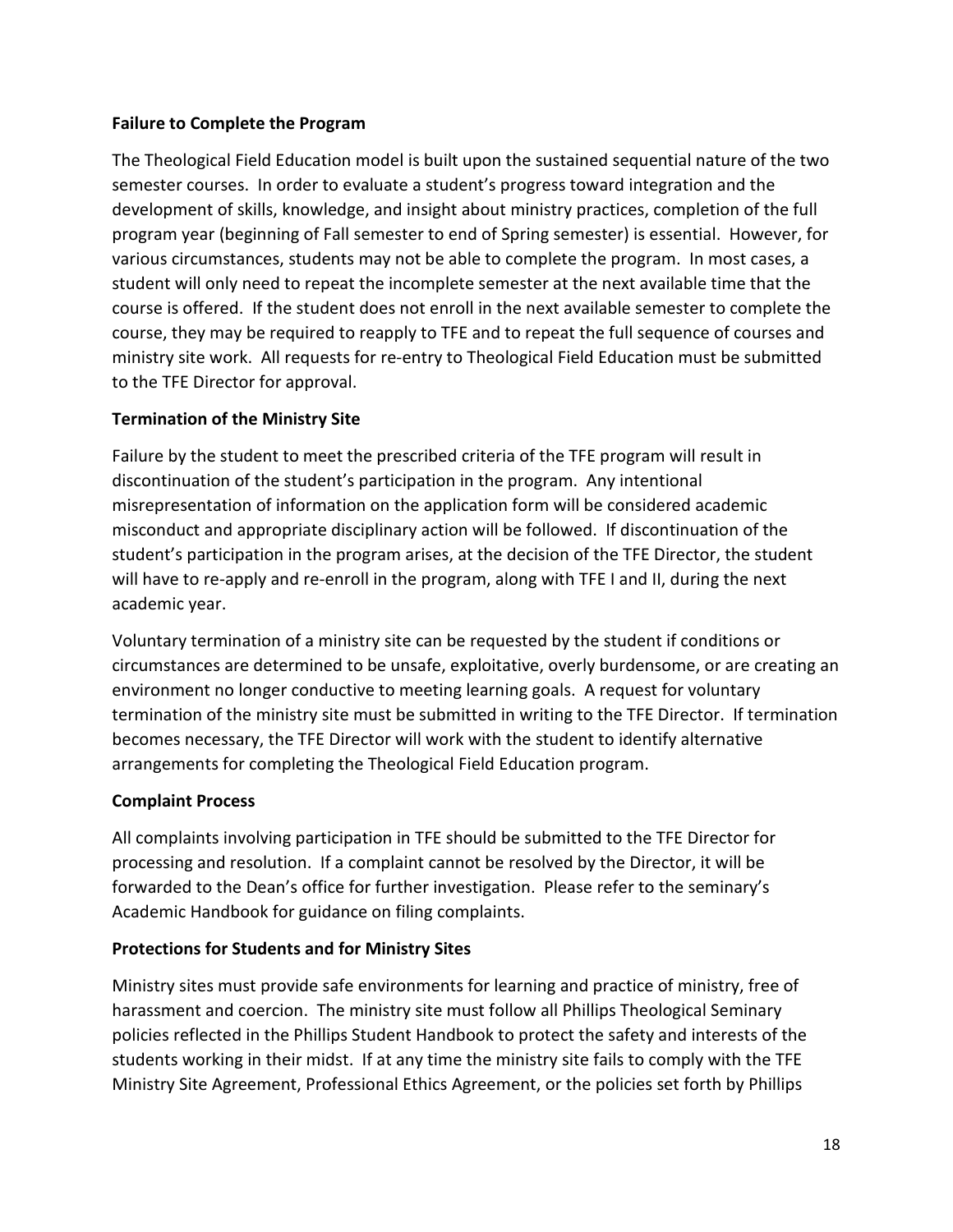Theological Seminary, the TFE Director will determine appropriate action regarding the student's participation at the ministry site.

In addition, the student must follow all policies generated by the ministry site for appropriate employee conduct, along with all policies set forth in the Phillips Theological Seminary Student Handbook. If at any time the student fails to follow ministry site or seminary policies, the TFE Director will determine appropriate disciplinary action regarding the student's participation in the program.

## **Program Evaluation**

In addition to course evaluations conducted by the office of Dean and Vice President of Academic Affairs, the Theological Field Education program will be evaluated annually through a series of formal and informal methods developed and conducted by the TFE Director.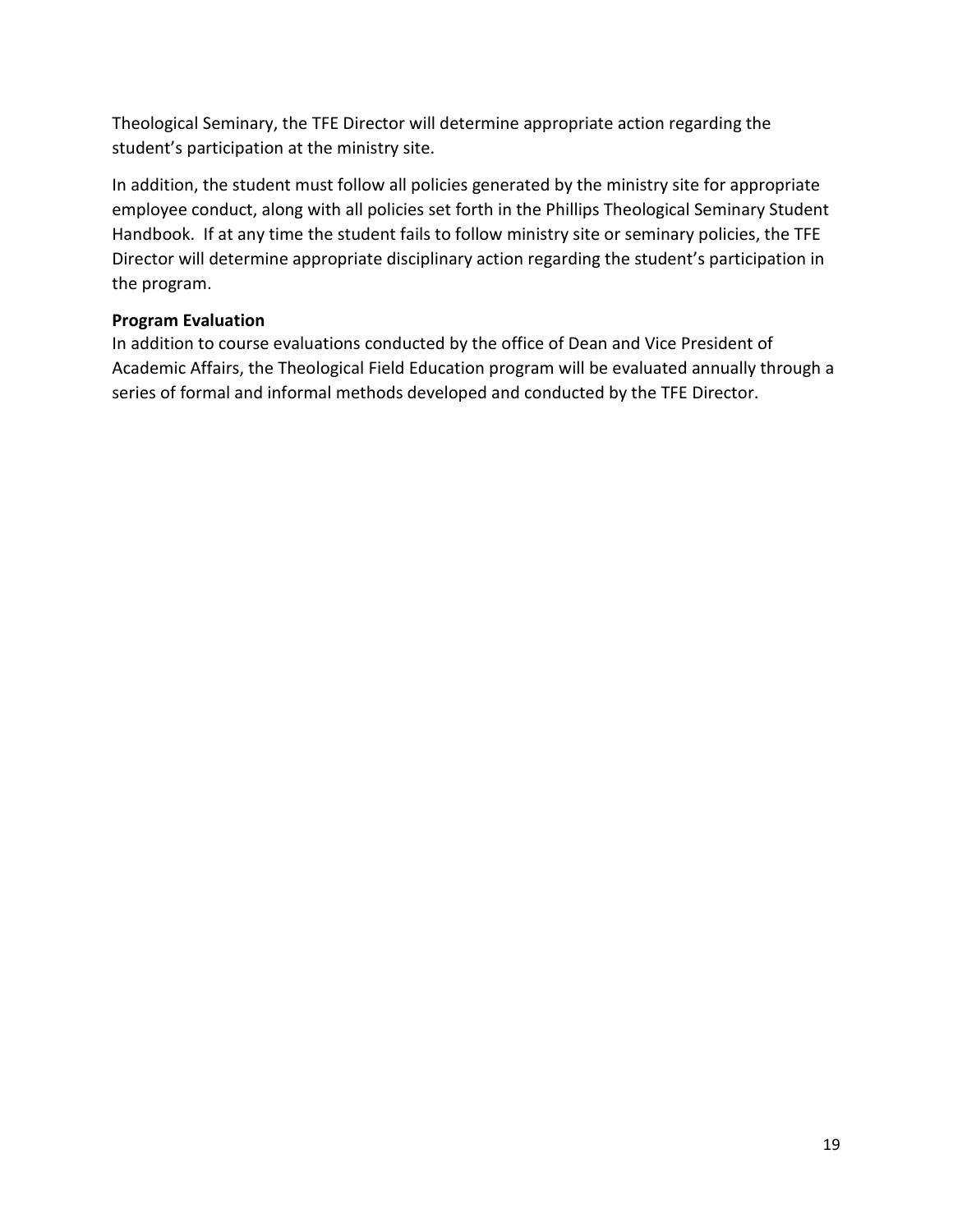## **ALIGNMENT WITH INSTITUTIONAL GOALS, ACCREDITATION STANDARDS, AND DENOMINATIONAL REQUIREMENTS**

## **Phillips Seminary Degree Program Goals (from the 2020-2021 Academic Catalog):**

Master of Divinity, Program Goal 4: "Demonstrate their ability to exercise and reflect on appropriate practices of leadership in ecclesial and/or public context." (p. 22, Academic Catalog)

Phase II: Vital Conversations (4 hours), Supervised Year in Ministry During one academic year, students register for two Supervised Ministry courses that constitute a sequence in contextual theology: (a) SYM 505 Supervised Year in Ministry I which meets in the Fall semester (2 semester hours), followed in the Spring semester by (b) SYM 510 Supervised Year in Ministry II (2 semester-hours). There is no direct relationship between the total of four semester-hours of academic credit granted for the two supervised ministry courses and the amount of time and effort a student might spend in her or his ministry (for a description of the Supervised Year in Ministry Program (SYMP) see listing in "Academic Policies"). One unit of Clinical Pastoral Education that is taken at Phillips may also fulfill this requirement. For complete information on the CPE program at Phillips, see the CPE Handbook available on the Phillips website. (p. 24, Academic Catalog)

Master of Arts in Ministry and Culture, Program Goal 3: "Demonstrate the skills and practices associated with ministry in conversation with student's denominational heritage, Christian traditions, and probably ministry setting." (p. 32, Academic Catalog)

Phase II: Vital Conversations (4 hours), Supervised Year in Ministry During one academic year, students register for two Supervised Ministry courses that constitute a sequence in contextual theology: (a) SYM 505 Supervised Year in Ministry I which meets in the Fall semester (2 semester hours), followed in the Spring semester by (b) SYM 510 Supervised Year in Ministry II (2 semester-hours). There is no direct relationship between the total of four semester-hours of academic credit granted for the two supervised ministry courses and the amount of time and effort a student might spend in her or his ministry (for a description of the Supervised Year in Ministry Program (SYMP) see listing in "Academic Policies"). One unit of Clinical Pastoral Education that is taken at Phillips may also fulfill this requirement. For complete information on the CPE program at Phillips, see the CPE Handbook available on the Phillips website. (p. 24, Academic Catalog)